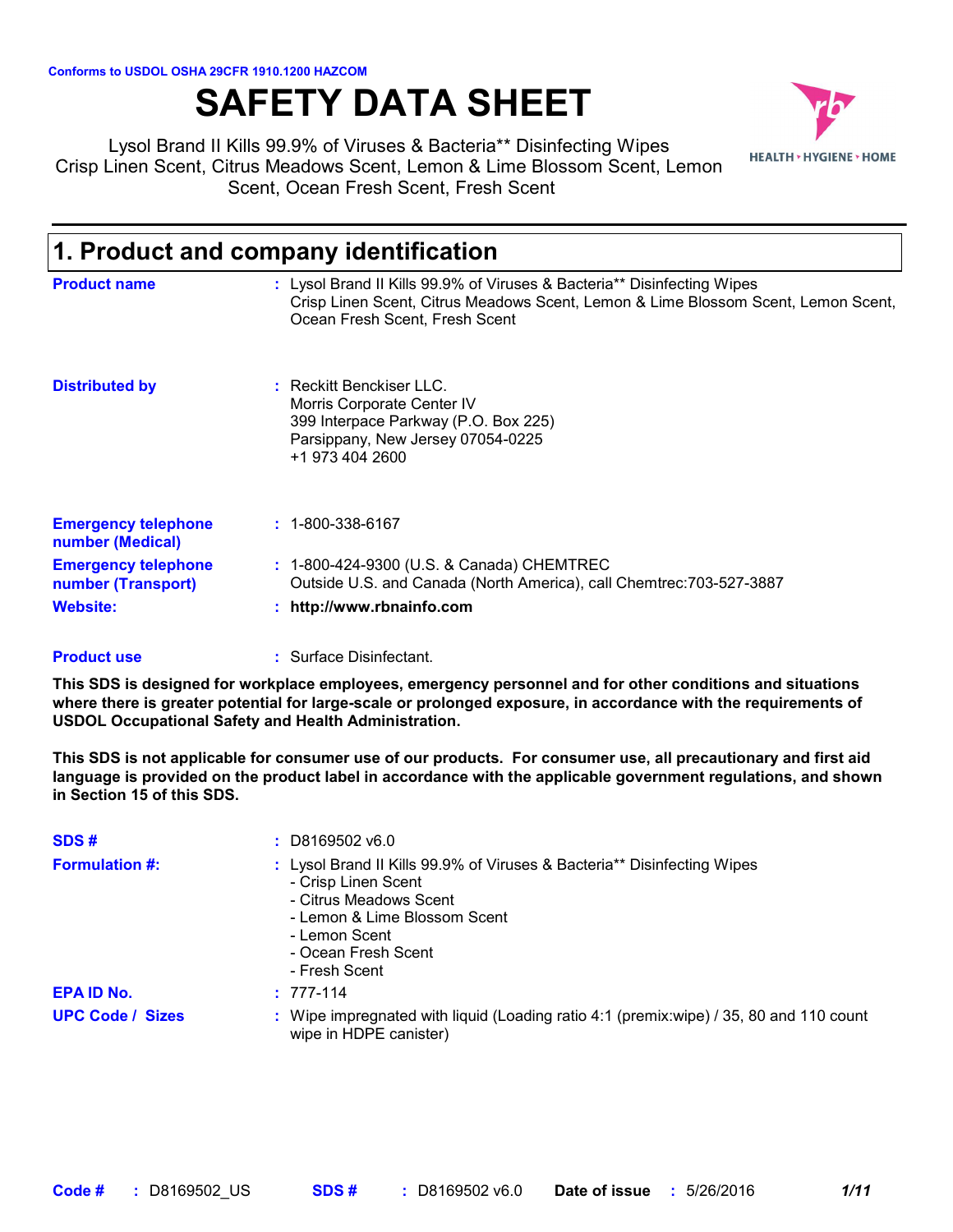### **2. Hazards identification**

**Classification of the substance or mixture** **:** Not classified

| <b>GHS label elements</b>                  |                                                                                                                                  |
|--------------------------------------------|----------------------------------------------------------------------------------------------------------------------------------|
| <b>Hazard pictograms</b>                   | : Not applicable.                                                                                                                |
| <b>Signal word</b>                         | : No signal word.                                                                                                                |
| <b>Hazard statements</b>                   | : No known significant effects or critical hazards.                                                                              |
| <b>Precautionary statements</b>            |                                                                                                                                  |
| <b>General</b>                             | : Read label before use. Keep out of reach of children. If medical advice is needed,<br>have product container or label at hand. |
| <b>Prevention</b>                          | : Not applicable.                                                                                                                |
| <b>Response</b>                            | : Not applicable.                                                                                                                |
| <b>Storage</b>                             | : Not applicable.                                                                                                                |
| <b>Disposal</b>                            | : Not applicable.                                                                                                                |
| <b>Supplemental label</b><br>elements      | : None known.                                                                                                                    |
| <b>Hazards not otherwise</b><br>classified | : None known.                                                                                                                    |

### **3. Composition/information on ingredients**

| <b>Substance/mixture</b> | Mixture |               |                   |
|--------------------------|---------|---------------|-------------------|
| Ingredient name          |         | $\frac{9}{6}$ | <b>CAS number</b> |
| <b>Ethyl alcohol</b>     |         | - 2.5         | 64-17-5           |

Any concentration shown as a range is to protect confidentiality or is due to batch variation.

**There are no additional ingredients present which, within the current knowledge of the supplier and in the concentrations applicable, are classified as hazardous to health or the environment and hence require reporting in this section.**

### **4. First aid measures**

#### **Description of necessary first aid measures**

| <b>Eye contact</b>  | : Immediately flush eyes with plenty of water, occasionally lifting the upper and lower<br>eyelids. Check for and remove any contact lenses. Get medical attention if irritation<br>occurs.                                                                                                                                                            |
|---------------------|--------------------------------------------------------------------------------------------------------------------------------------------------------------------------------------------------------------------------------------------------------------------------------------------------------------------------------------------------------|
| <b>Inhalation</b>   | : Remove victim to fresh air and keep at rest in a position comfortable for breathing. Get<br>medical attention if symptoms occur.                                                                                                                                                                                                                     |
| <b>Skin contact</b> | : Flush contaminated skin with plenty of water. Remove contaminated clothing and<br>shoes. Get medical attention if symptoms occur.                                                                                                                                                                                                                    |
| <b>Ingestion</b>    | : Wash out mouth with water. Remove victim to fresh air and keep at rest in a position<br>comfortable for breathing. If material has been swallowed and the exposed person is<br>conscious, give small quantities of water to drink. Do not induce vomiting unless<br>directed to do so by medical personnel. Get medical attention if symptoms occur. |

| <b>Most important symptoms/effects, acute and delayed</b> |                                                           |
|-----------------------------------------------------------|-----------------------------------------------------------|
| <b>Potential acute health effects</b>                     |                                                           |
| Eye contact                                               | : May cause eye irritation upon direct contact with eyes. |
| <b>Inhalation</b>                                         | : No known significant effects or critical hazards.       |
|                                                           |                                                           |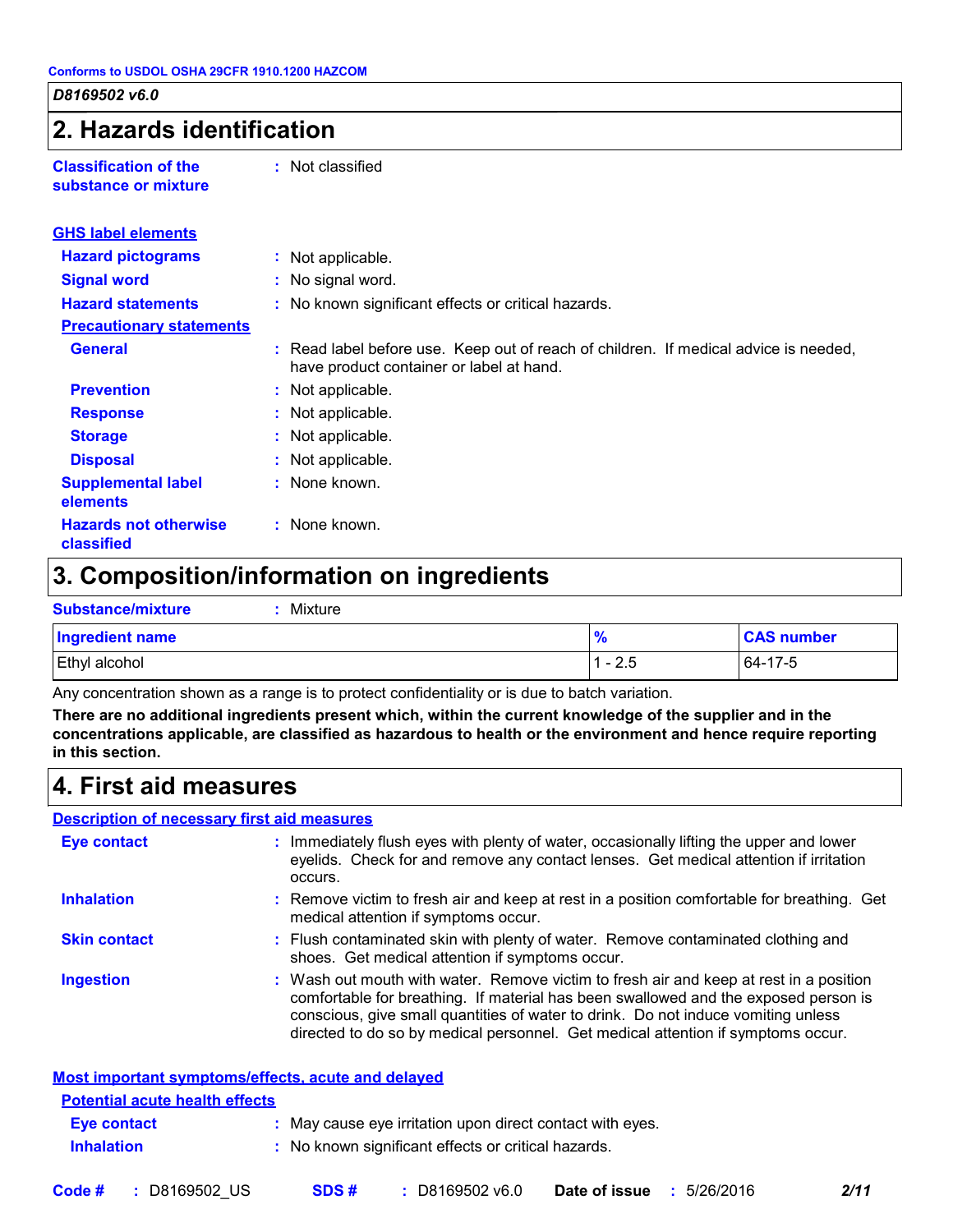### **4. First aid measures Protection of first-aiders :** No action shall be taken involving any personal risk or without suitable training. **Notes to physician :** Treat symptomatically. Contact poison treatment specialist immediately if large quantities have been ingested or inhaled. **Specific treatments :** No specific treatment. **Ingestion :** No known significant effects or critical hazards. **Skin contact :** No known significant effects or critical hazards. **Over-exposure signs/symptoms Skin contact Ingestion Inhalation :** No specific data. No specific data. **:** No specific data. **: Eye contact :** No specific data. **Indication of immediate medical attention and special treatment needed, if necessary**

### **See toxicological information (Section 11)**

### **5. Fire-fighting measures**

| <b>Extinguishing media</b>                               |                                                                                                                                                                                                     |
|----------------------------------------------------------|-----------------------------------------------------------------------------------------------------------------------------------------------------------------------------------------------------|
| <b>Suitable extinguishing</b><br>media                   | : Use an extinguishing agent suitable for the surrounding fire.                                                                                                                                     |
| <b>Unsuitable extinguishing</b><br>media                 | : None known.                                                                                                                                                                                       |
| <b>Specific hazards arising</b><br>from the chemical     | : No specific fire or explosion hazard.                                                                                                                                                             |
| <b>Hazardous thermal</b><br>decomposition products       | Decomposition products may include the following materials:<br>carbon dioxide<br>carbon monoxide                                                                                                    |
| <b>Special protective actions</b><br>for fire-fighters   | : Promptly isolate the scene by removing all persons from the vicinity of the incident if<br>there is a fire. No action shall be taken involving any personal risk or without suitable<br>training. |
| <b>Special protective</b><br>equipment for fire-fighters | : Fire-fighters should wear appropriate protective equipment and self-contained breathing<br>apparatus (SCBA) with a full face-piece operated in positive pressure mode.                            |

### **6. Accidental release measures**

|                                  | <b>Personal precautions, protective equipment and emergency procedures</b>                                                                                                                                                                                                           |
|----------------------------------|--------------------------------------------------------------------------------------------------------------------------------------------------------------------------------------------------------------------------------------------------------------------------------------|
| For non-emergency<br>personnel   | : No action shall be taken involving any personal risk or without suitable training.<br>Evacuate surrounding areas. Keep unnecessary and unprotected personnel from<br>entering. Do not touch or walk through spilled material. Put on appropriate personal<br>protective equipment. |
| For emergency responders :       | If specialised clothing is required to deal with the spillage, take note of any information<br>in Section 8 on suitable and unsuitable materials. See also the information in "For non-<br>emergency personnel".                                                                     |
| <b>Environmental precautions</b> | : Avoid dispersal of spilled material and runoff and contact with soil, waterways, drains<br>and sewers. Inform the relevant authorities if the product has caused environmental<br>pollution (sewers, waterways, soil or air).                                                      |
| Code #<br>D8169502 US            | SDS#<br>$: $ D8169502 v6.0<br>Date of issue<br>: 5/26/2016<br>3/11                                                                                                                                                                                                                   |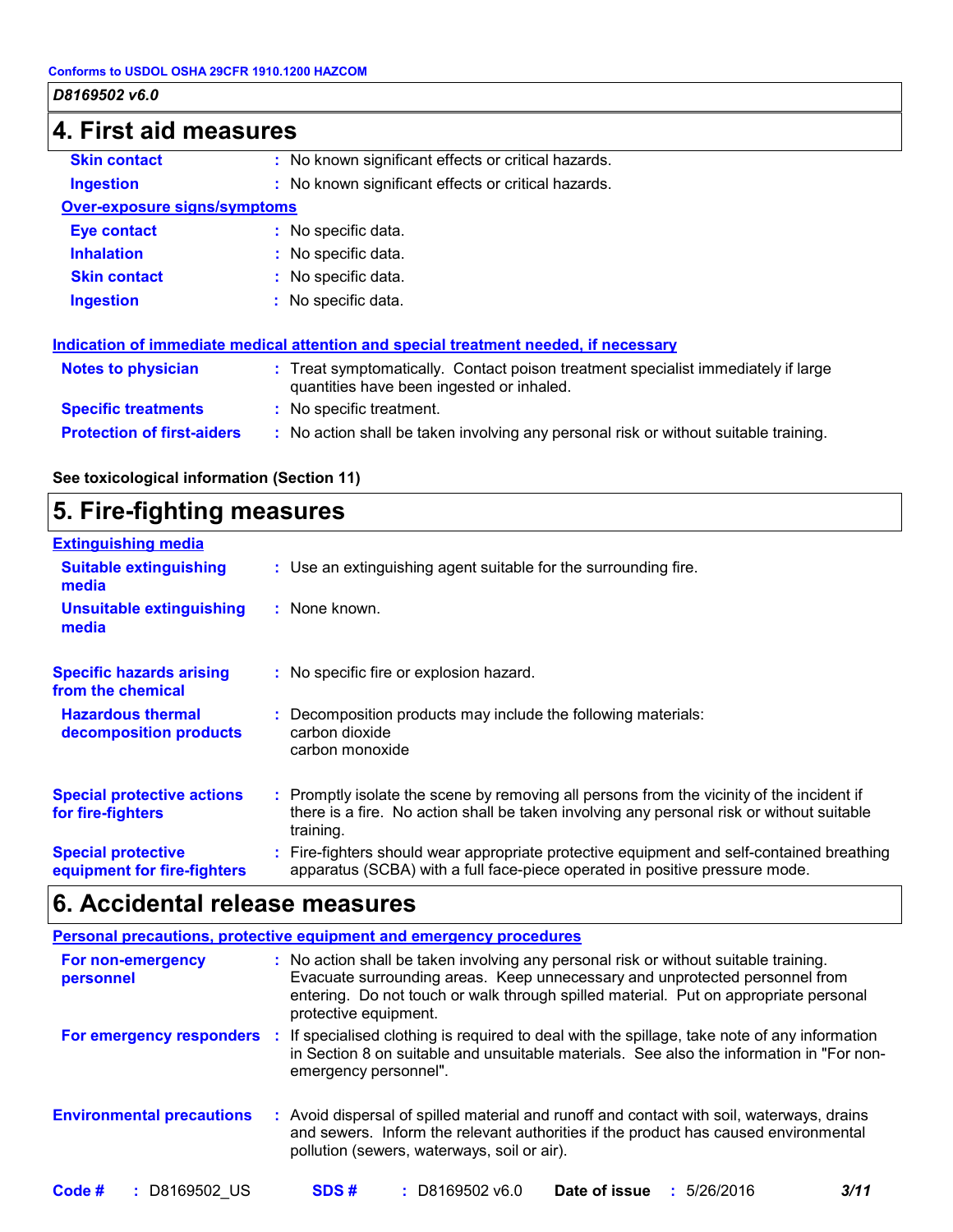### **6. Accidental release measures**

#### **Methods and materials for containment and cleaning up**

| <b>Small spill</b> | : Move containers from spill area. Vacuum or sweep up material and place in a<br>designated, labeled waste container. Dispose of via a licensed waste disposal<br>contractor.                                                                                                                                                                    |
|--------------------|--------------------------------------------------------------------------------------------------------------------------------------------------------------------------------------------------------------------------------------------------------------------------------------------------------------------------------------------------|
| Large spill        | : Move containers from spill area. Prevent entry into sewers, water courses, basements<br>or confined areas. Vacuum or sweep up material and place in a designated, labeled<br>waste container. Dispose of via a licensed waste disposal contractor. Note: see<br>Section 1 for emergency contact information and Section 13 for waste disposal. |

### **7. Handling and storage**

| <b>Precautions for safe handling</b>                                             |  |                                                                                                                                                                                                                                                                                                                                                                                                                                                                                                             |
|----------------------------------------------------------------------------------|--|-------------------------------------------------------------------------------------------------------------------------------------------------------------------------------------------------------------------------------------------------------------------------------------------------------------------------------------------------------------------------------------------------------------------------------------------------------------------------------------------------------------|
| <b>Protective measures</b>                                                       |  | : Put on appropriate personal protective equipment (see Section 8).                                                                                                                                                                                                                                                                                                                                                                                                                                         |
| <b>Conditions for safe storage,</b><br>including any<br><b>incompatibilities</b> |  | Store in accordance with local regulations. Store in original container protected from<br>direct sunlight in a dry, cool and well-ventilated area, away from incompatible materials<br>(see Section 10) and food and drink. Keep container tightly closed and sealed until<br>ready for use. Containers that have been opened must be carefully resealed and kept<br>upright to prevent leakage. Do not store in unlabeled containers. Use appropriate<br>containment to avoid environmental contamination. |

## **8. Exposure controls/personal protection**

#### **Control**

#### **Occupational exposure limits**

| <b>Ingredient name</b>                            | <b>Exposure limits</b>                                                                                                                                                                                                                                                                                                                                                                            |  |  |
|---------------------------------------------------|---------------------------------------------------------------------------------------------------------------------------------------------------------------------------------------------------------------------------------------------------------------------------------------------------------------------------------------------------------------------------------------------------|--|--|
| Ethyl alcohol                                     | ACGIH TLV (United States, 4/2014).<br>STEL: 1000 ppm 15 minutes.<br>OSHA PEL 1989 (United States, 3/1989).<br>TWA: 1000 ppm 8 hours.<br>TWA: 1900 mg/m <sup>3</sup> 8 hours.<br>NIOSH REL (United States, 10/2013).<br>TWA: 1000 ppm 10 hours.<br>TWA: 1900 mg/m <sup>3</sup> 10 hours.<br>OSHA PEL (United States, 2/2013).<br>TWA: 1000 ppm 8 hours.<br>TWA: 1900 mg/m <sup>3</sup> 8 hours.    |  |  |
| <b>Appropriate engineering</b><br><b>controls</b> | Good general ventilation should be sufficient to control worker exposure to airborne<br>contaminants.                                                                                                                                                                                                                                                                                             |  |  |
| <b>Environmental exposure</b><br>controls         | : Emissions from ventilation or work process equipment should be checked to ensure<br>they comply with the requirements of environmental protection legislation. In some<br>cases, fume scrubbers, filters or engineering modifications to the process equipment<br>will be necessary to reduce emissions to acceptable levels.                                                                   |  |  |
| <b>Individual protection measures</b>             |                                                                                                                                                                                                                                                                                                                                                                                                   |  |  |
| <b>Hygiene measures</b>                           | : Wash hands, forearms and face thoroughly after handling chemical products, before<br>eating, smoking and using the lavatory and at the end of the working period.<br>Appropriate techniques should be used to remove potentially contaminated clothing.<br>Wash contaminated clothing before reusing. Ensure that eyewash stations and safety<br>showers are close to the workstation location. |  |  |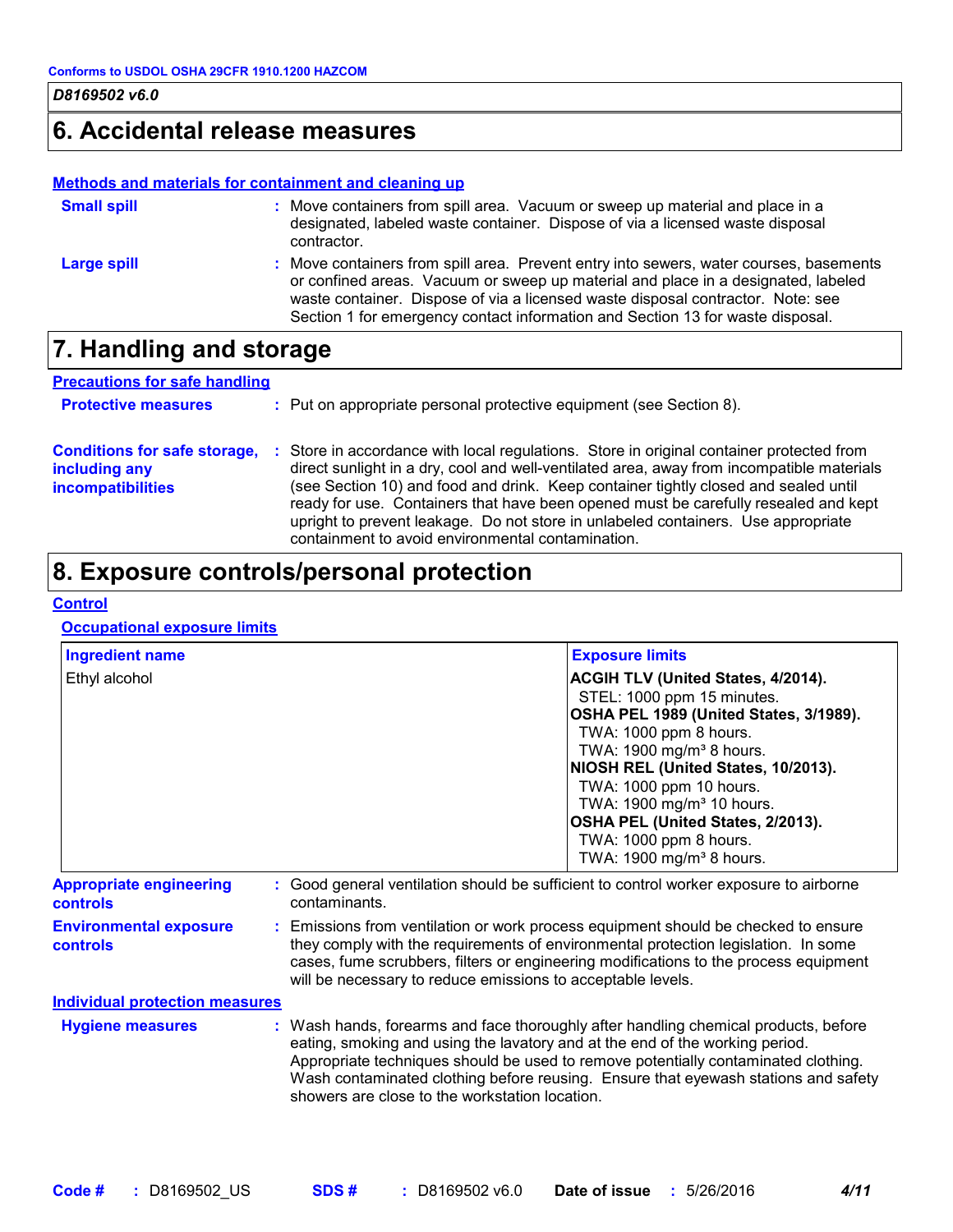### **8. Exposure controls/personal protection**

| <b>Eye/face protection</b>    | : Safety eyewear complying with an approved standard should be used when a risk<br>assessment indicates this is necessary to avoid exposure to liquid splashes, mists,<br>gases or dusts. If contact is possible, the following protection should be worn, unless                                                    |
|-------------------------------|----------------------------------------------------------------------------------------------------------------------------------------------------------------------------------------------------------------------------------------------------------------------------------------------------------------------|
|                               | the assessment indicates a higher degree of protection: safety glasses with side-<br>shields.                                                                                                                                                                                                                        |
| <b>Skin protection</b>        |                                                                                                                                                                                                                                                                                                                      |
| <b>Hand protection</b>        | : Chemical-resistant, impervious gloves complying with an approved standard should be<br>worn at all times when handling chemical products if a risk assessment indicates this is<br>necessary.                                                                                                                      |
| <b>Body protection</b>        | : Personal protective equipment for the body should be selected based on the task being<br>performed and the risks involved and should be approved by a specialist before<br>handling this product.                                                                                                                  |
| <b>Other skin protection</b>  | : Appropriate footwear and any additional skin protection measures should be selected<br>based on the task being performed and the risks involved and should be approved by a<br>specialist before handling this product.                                                                                            |
| <b>Respiratory protection</b> | : Use a properly fitted, particulate filter respirator complying with an approved standard if<br>a risk assessment indicates this is necessary. Respirator selection must be based on<br>known or anticipated exposure levels, the hazards of the product and the safe working<br>limits of the selected respirator. |

## **9. Physical and chemical properties**

| <b>Appearance</b>                                 |                                                                           |
|---------------------------------------------------|---------------------------------------------------------------------------|
| <b>Physical state</b>                             | : Solid. [Presaturated Wipes]                                             |
| <b>Color</b>                                      | : Clear.                                                                  |
| Odor                                              | : Characteristic.                                                         |
| <b>Odor threshold</b>                             | : Not available.                                                          |
| pH                                                | : 10.5 [liquid preparations]                                              |
| <b>Melting point</b>                              | : Not available.                                                          |
| <b>Boiling point</b>                              | : Not available.                                                          |
| <b>Flash point</b>                                | : Closed cup: $>93.3^{\circ}$ C ( $>199.9^{\circ}$ F) liquid preparations |
| <b>Evaporation rate</b>                           | : Not available.                                                          |
| <b>Flammability (solid, gas)</b>                  | : Not available.                                                          |
| Lower and upper explosive<br>(flammable) limits   | : Not available.                                                          |
| <b>Vapor pressure</b>                             | : Not available.                                                          |
| <b>Vapor density</b>                              | : Not available.                                                          |
| <b>Relative density</b>                           | : 0.999 [liquid preparations]                                             |
| <b>Solubility</b>                                 | : Easily soluble in the following materials: cold water and hot water.    |
| <b>Partition coefficient: n-</b><br>octanol/water | : Not available.                                                          |
| <b>Auto-ignition temperature</b>                  | : Not available.                                                          |
| <b>Decomposition temperature</b>                  | : Not available.                                                          |
| <b>Viscosity</b>                                  | : Not available.                                                          |
|                                                   |                                                                           |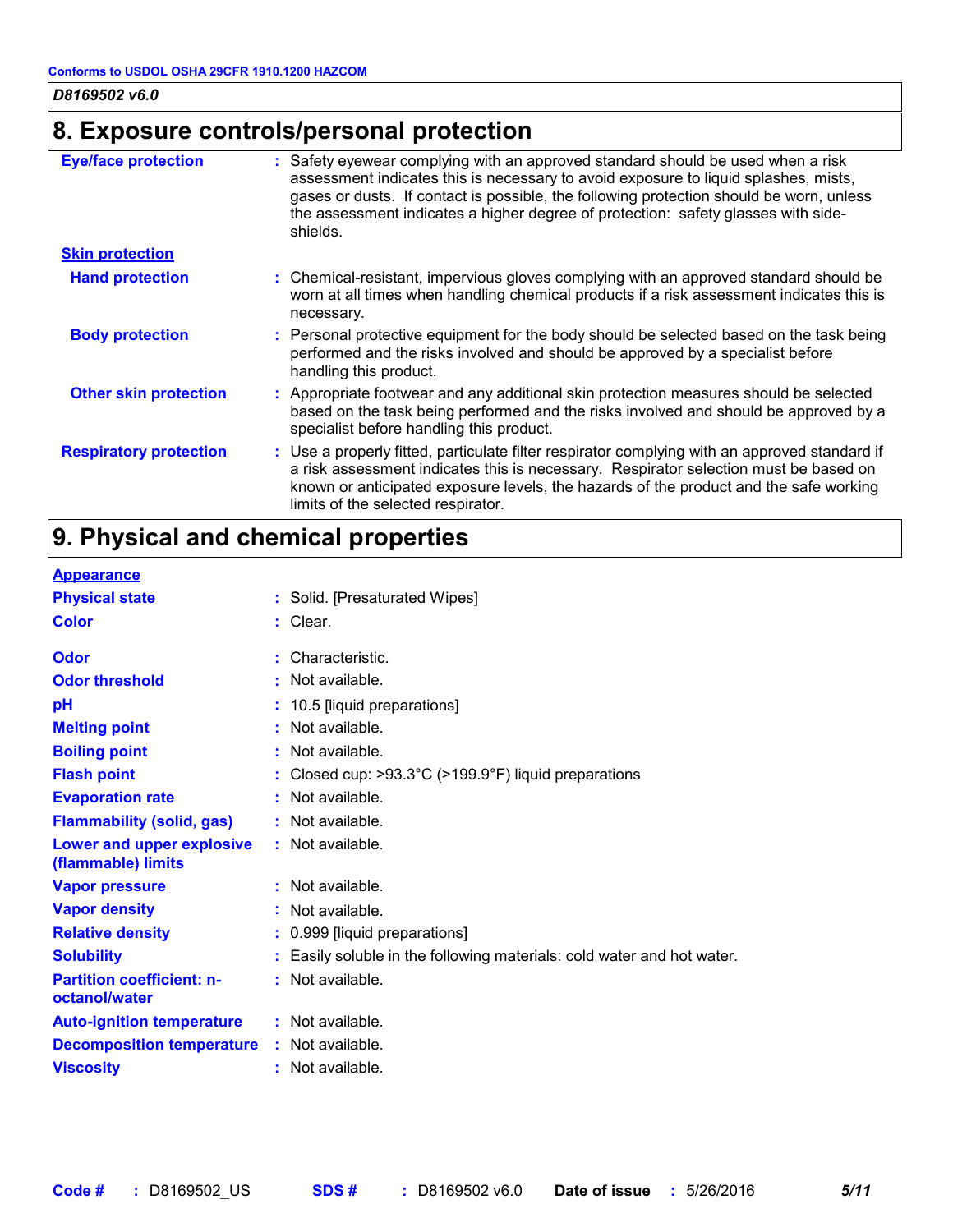### **10. Stability and reactivity**

**reactions**

**products**

**Reactivity :** No specific test data related to reactivity available for this product or its ingredients.

- **Chemical stability The product is stable.**
- **Possibility of hazardous :** Under normal conditions of storage and use, hazardous reactions will not occur.
- **Conditions to avoid**
- : No specific data. : No specific data.
- **Incompatible materials :**
- **Hazardous decomposition**  Under normal conditions of storage and use, hazardous decomposition products should **:** not be produced.

### **11. Toxicological information**

#### **Information on toxicological effects**

#### **Acute toxicity**

| <b>Product/ingredient name</b>   | <b>Result</b>                                                                                 | <b>Species</b> | <b>Dose</b>              | <b>Exposure</b> |
|----------------------------------|-----------------------------------------------------------------------------------------------|----------------|--------------------------|-----------------|
| Ethyl alcohol                    | <b>LC50 Inhalation Vapor</b>                                                                  | Rat            | 124700 mg/m <sup>3</sup> | 4 hours         |
|                                  | LD50 Oral                                                                                     | Rat            | $7$ g/kg                 |                 |
| <b>*Lysol Disinfecting Wipes</b> | <b>LC50 Inhalation Vapor</b>                                                                  | Rat            | $ >2.04$ mg/l            | 24 hours        |
|                                  | LD50 Dermal                                                                                   | Rat            | >5000 mg/kg              |                 |
|                                  | LD50 Oral                                                                                     | Rat            | >5000 mg/kg              |                 |
| <b>Conclusion/Summary</b>        | : Not classified Harmful. *Information is based on toxicity test result of the concentrate of |                |                          |                 |

a similar product.

#### **Irritation/Corrosion**

| <b>Product/ingredient name</b>        | <b>Result</b>                                   | <b>Species</b>   | <b>Score</b> | <b>Exposure</b>                          | <b>Observation</b> |
|---------------------------------------|-------------------------------------------------|------------------|--------------|------------------------------------------|--------------------|
| Ethyl alcohol                         | Eyes - Moderate irritant                        | Rabbit           |              | 0.066666667<br>minutes 100<br>milligrams | $\overline{a}$     |
|                                       | Eyes - Mild irritant                            | Rabbit           |              | 24 hours 500<br>milligrams               |                    |
|                                       | Eyes - Moderate irritant                        | Rabbit           |              | 100<br>microliters                       |                    |
|                                       | Eyes - Severe irritant                          | Rabbit           |              | 500<br>milligrams                        |                    |
|                                       | Skin - Mild irritant                            | Rabbit           |              | 400<br>milligrams                        |                    |
|                                       | Skin - Moderate irritant                        | Rabbit           |              | 24 hours 20<br>milligrams                | $\blacksquare$     |
| <sup>*</sup> Lysol Disinfecting Wipes | Skin - Slight irritant<br>Eyes - Cornea opacity | Rabbit<br>Rabbit | 1.2<br>0     |                                          |                    |

**Conclusion/Summary**

**Skin Example 20 :** Slightly irritating to the skin. \*Information is based on toxicity test result of the concentrate of a similar product.

**Eyes Eyes :** Moderately irritating to eyes. \*Information is based on toxicity test result of the

**Sensitization**

| <b>Product/ingredient name</b> | <b>Route of</b><br><b>exposure</b> | <b>Species</b> | Result          |
|--------------------------------|------------------------------------|----------------|-----------------|
| *Lysol Disinfecting Wipes      | skin                               | Guinea pig     | Not sensitizing |

**Conclusion/Summary**

concentrate of a similar product.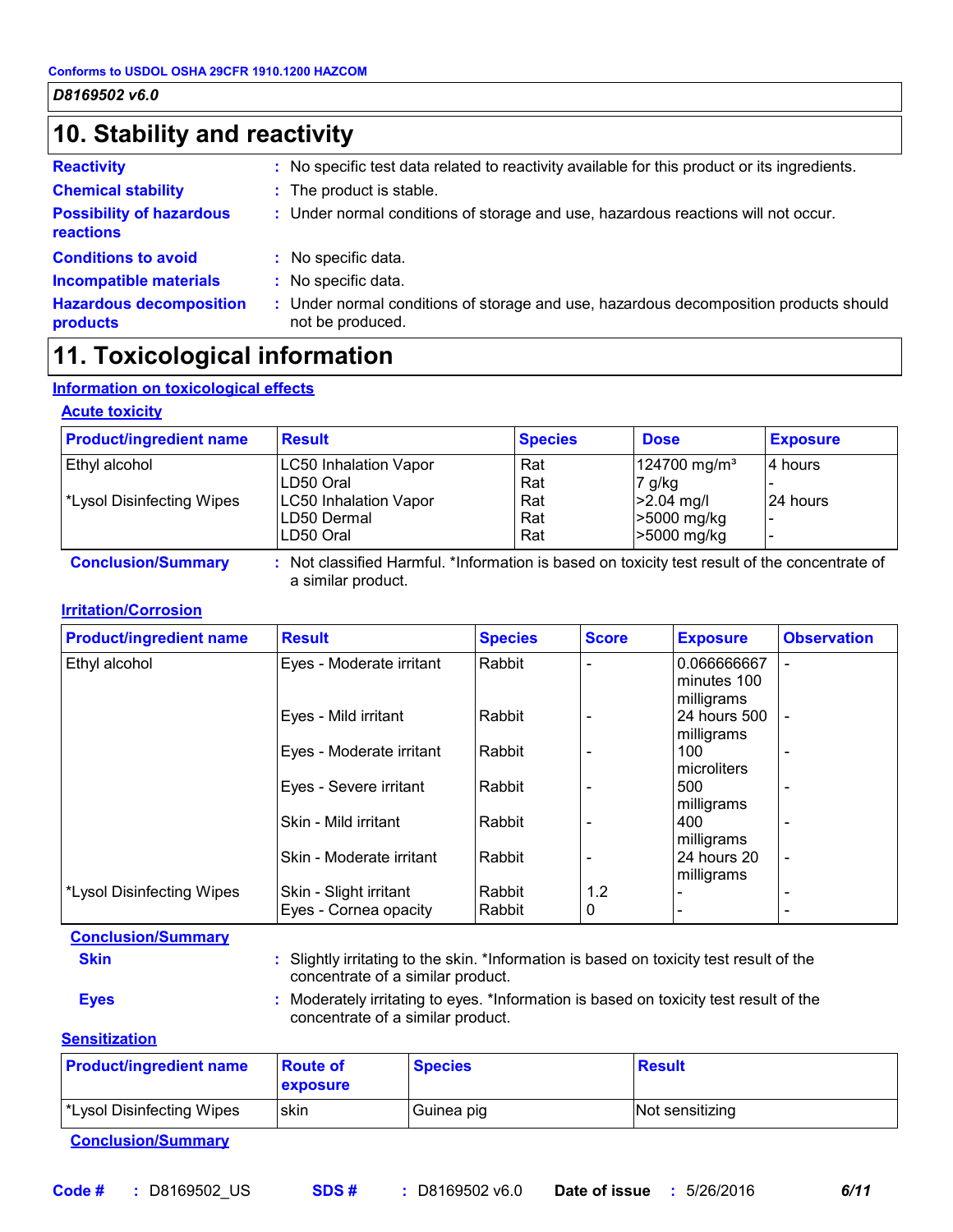### **11. Toxicological information**

**Skin Example 20 Stin :** Non-sensitizer to skin. \*Information is based on toxicity test result of the concentrate of a similar product.

#### **Mutagenicity**

Not available.

#### **Carcinogenicity**

Not available.

#### **Classification**

| <b>Product/ingredient name</b> | <b>OSHA</b> | <b>IARC</b> |  |
|--------------------------------|-------------|-------------|--|
| <b>Ethyl alcohol</b>           |             |             |  |

#### **Reproductive toxicity**

Not available.

#### **Teratogenicity**

Not available.

#### **Specific target organ toxicity (single exposure)**

Not available.

#### **Specific target organ toxicity (repeated exposure)**

Not available.

#### **Aspiration hazard**

Not available.

#### **Information on the likely :** Not available. **routes of exposure**

| <b>Potential acute health effects</b> |                                                           |
|---------------------------------------|-----------------------------------------------------------|
| <b>Eye contact</b>                    | : May cause eye irritation upon direct contact with eyes. |
| <b>Inhalation</b>                     | : No known significant effects or critical hazards.       |
| <b>Skin contact</b>                   | : No known significant effects or critical hazards.       |
| <b>Ingestion</b>                      | : No known significant effects or critical hazards.       |

#### **Symptoms related to the physical, chemical and toxicological characteristics**

| <b>Eye contact</b>  | : No specific data. |
|---------------------|---------------------|
| <b>Inhalation</b>   | : No specific data. |
| <b>Skin contact</b> | : No specific data. |
| <b>Ingestion</b>    | : No specific data. |

#### **Delayed and immediate effects and also chronic effects from short and long term exposure**

| <b>Short term exposure</b>                        |                  |                   |               |             |      |
|---------------------------------------------------|------------------|-------------------|---------------|-------------|------|
| <b>Potential immediate</b><br><b>effects</b>      | : Not available. |                   |               |             |      |
| <b>Potential delayed effects : Not available.</b> |                  |                   |               |             |      |
| Long term exposure                                |                  |                   |               |             |      |
| <b>Potential immediate</b><br>effects             | : Not available. |                   |               |             |      |
| Code #<br>D8169502 US<br>-11                      | SDS#             | $:$ D8169502 v6.0 | Date of issue | : 5/26/2016 | 7/11 |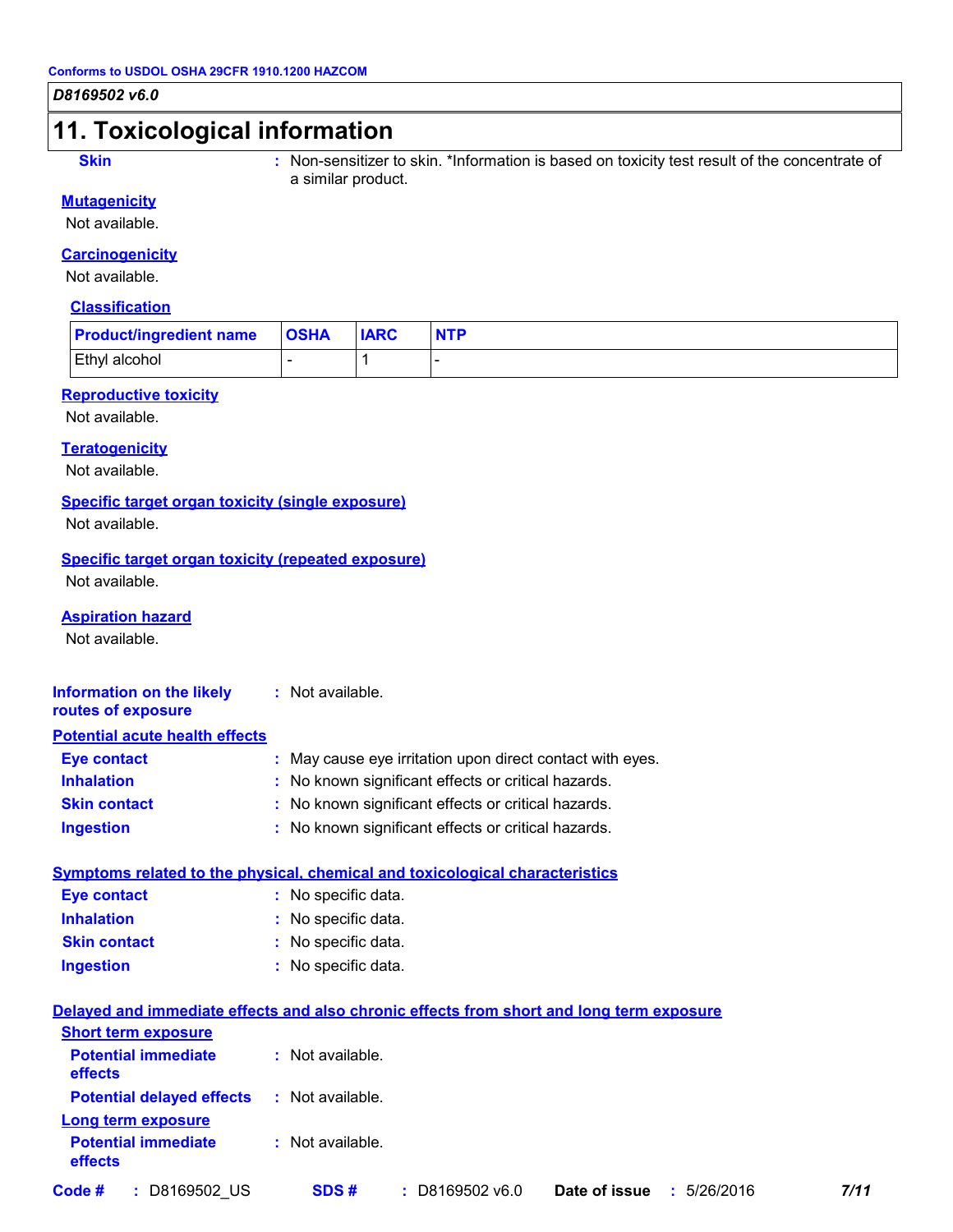### **11. Toxicological information**

**Potential delayed effects :** Not available.

#### **Potential chronic health effects**

Not available.

| <b>General</b>               | : No known significant effects or critical hazards. |
|------------------------------|-----------------------------------------------------|
| <b>Carcinogenicity</b>       | : No known significant effects or critical hazards. |
| <b>Mutagenicity</b>          | : No known significant effects or critical hazards. |
| <b>Teratogenicity</b>        | : No known significant effects or critical hazards. |
| <b>Developmental effects</b> | : No known significant effects or critical hazards. |
| <b>Fertility effects</b>     | : No known significant effects or critical hazards. |

#### **Numerical measures of toxicity**

#### **Acute toxicity estimates**

Not available.

### **12. Ecological information**

#### **Toxicity**

| <b>Product/ingredient name</b> | <b>Result</b>                                                                                                    | <b>Species</b>                                                                                     | <b>Exposure</b>                  |
|--------------------------------|------------------------------------------------------------------------------------------------------------------|----------------------------------------------------------------------------------------------------|----------------------------------|
| <b>Ethyl alcohol</b>           | Acute EC50 17.921 mg/l Marine water<br>Acute EC50 2000 µg/l Fresh water<br>Acute LC50 25500 µg/l Marine water    | Algae - Ulva pertusa<br>Daphnia - Daphnia magna<br>Crustaceans - Artemia<br>Ifranciscana - Larvae  | 96 hours<br>48 hours<br>48 hours |
|                                | Acute LC50 42000 µg/l Fresh water<br>Chronic NOEC 4.995 mg/l Marine water<br>Chronic NOEC 0.375 ul/L Fresh water | <b>Fish - Oncorhynchus mykiss</b><br>Algae - Ulva pertusa<br>Fish - Gambusia holbrooki -<br>Larvae | 4 days<br>96 hours<br>12 weeks   |

#### **Persistence and degradability**

Not available.

#### **Bioaccumulative potential**

| <b>Product/ingredient name</b> | $\mathsf{LogP}_\mathsf{ow}$ | <b>DOT</b><br>יטס | <b>Potential</b> |
|--------------------------------|-----------------------------|-------------------|------------------|
| Ethyl alcohol                  | $-0.35$                     |                   | low              |

#### **Mobility in soil**

| <b>Soil/water partition</b><br><b>coefficient (Koc)</b> | : Not available.                                    |
|---------------------------------------------------------|-----------------------------------------------------|
| <b>Other adverse effects</b>                            | : No known significant effects or critical hazards. |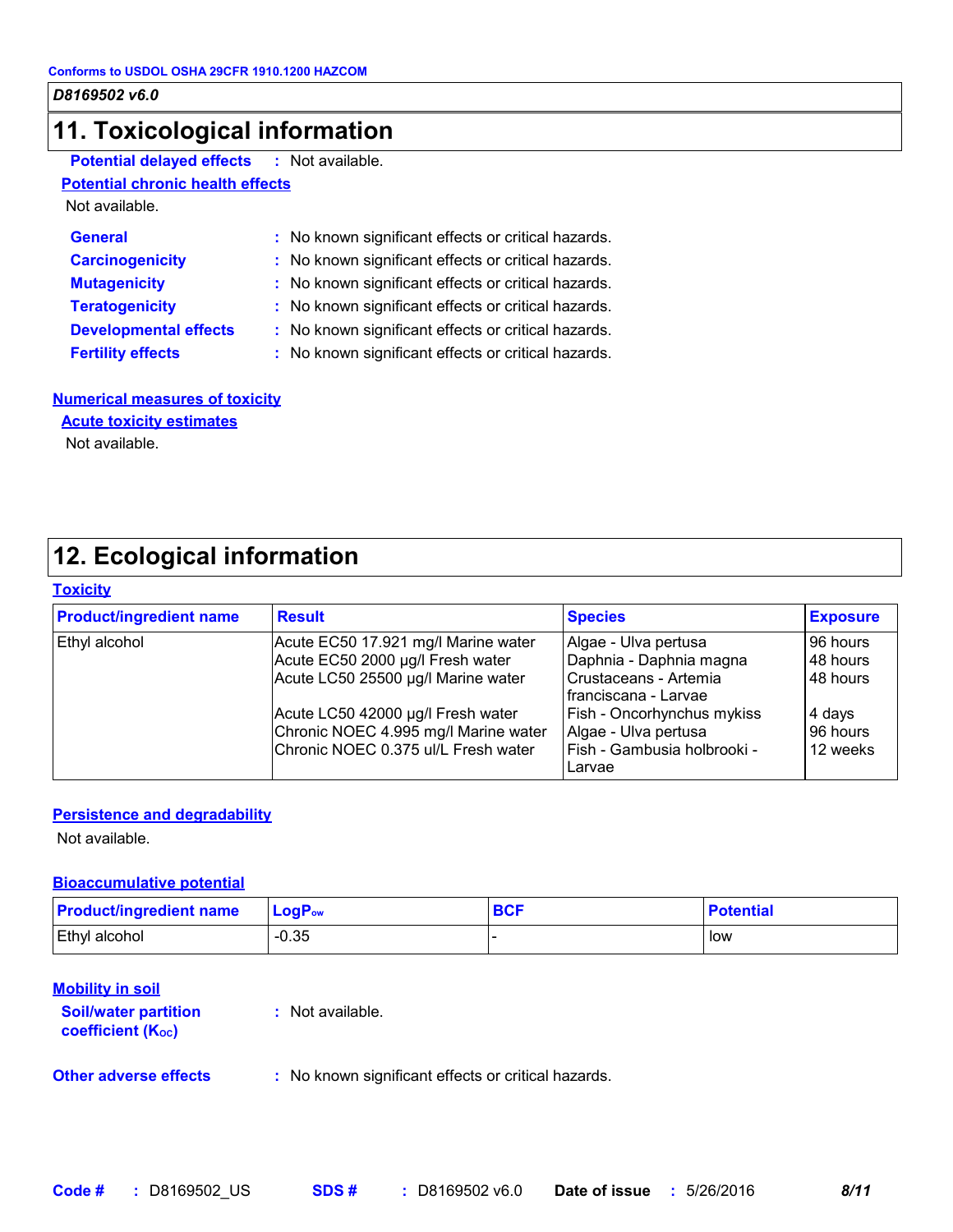### **13. Disposal considerations**

**Disposal methods :**

The generation of waste should be avoided or minimized wherever possible. Disposal of this product, solutions and any by-products should at all times comply with the requirements of environmental protection and waste disposal legislation and any regional local authority requirements. Dispose of surplus and non-recyclable products via a licensed waste disposal contractor. Waste should not be disposed of untreated to the sewer unless fully compliant with the requirements of all authorities with jurisdiction. Waste packaging should be recycled. Incineration or landfill should only be considered when recycling is not feasible. This material and its container must be disposed of in a safe way. Empty containers or liners may retain some product residues. Avoid dispersal of spilled material and runoff and contact with soil, waterways, drains and sewers.

### **14. Transport information**

Not a DOT controlled material (United States). Not a TDG-controlled material. This preparation is not classified as dangerous according to international transport regulations (ADR/RID, IMDG or ICAO/IATA).

### **15. Regulatory information**

| <b>U.S. Federal regulations</b>                                                   |                   | C12-16-alkyldimethyl, chlorides<br>hexylcinnamaldehyde |                       | : TSCA 4(a) proposed test rules: Quaternary ammonium compounds, benzyl-<br>TSCA 8(a) PAIR: 2-methylpropan-2-ol; nonanal; decanal; 3-p-cumenyl-2-<br>methylpropionaldehyde; octanal; dodecanal; 2-(4-tert-butylbenzyl)propionaldehyde; a-<br>TSCA 8(a) CDR Exempt/Partial exemption: Not determined<br>United States inventory (TSCA 8b): All components are listed or exempted. |                 |                                                 |                                                 |
|-----------------------------------------------------------------------------------|-------------------|--------------------------------------------------------|-----------------------|---------------------------------------------------------------------------------------------------------------------------------------------------------------------------------------------------------------------------------------------------------------------------------------------------------------------------------------------------------------------------------|-----------------|-------------------------------------------------|-------------------------------------------------|
| <b>Clean Air Act Section 112</b><br>(b) Hazardous Air<br><b>Pollutants (HAPs)</b> | : Not listed      |                                                        |                       |                                                                                                                                                                                                                                                                                                                                                                                 |                 |                                                 |                                                 |
| <b>Clean Air Act Section 602</b><br><b>Class I Substances</b>                     | : Not listed      |                                                        |                       |                                                                                                                                                                                                                                                                                                                                                                                 |                 |                                                 |                                                 |
| <b>Clean Air Act Section 602</b><br><b>Class II Substances</b>                    | : Not listed      |                                                        |                       |                                                                                                                                                                                                                                                                                                                                                                                 |                 |                                                 |                                                 |
| <b>DEA List I Chemicals</b><br>(Precursor Chemicals)                              | : Not listed      |                                                        |                       |                                                                                                                                                                                                                                                                                                                                                                                 |                 |                                                 |                                                 |
| <b>DEA List II Chemicals</b><br><b>(Essential Chemicals)</b>                      | : Not listed      |                                                        |                       |                                                                                                                                                                                                                                                                                                                                                                                 |                 |                                                 |                                                 |
| <b>SARA 302/304</b><br><b>Composition/information on ingredients</b>              |                   |                                                        |                       |                                                                                                                                                                                                                                                                                                                                                                                 |                 |                                                 |                                                 |
| No products were found.<br><b>SARA 304 RQ</b><br><b>SARA 311/312</b>              | : Not applicable. |                                                        |                       |                                                                                                                                                                                                                                                                                                                                                                                 |                 |                                                 |                                                 |
| <b>Classification</b><br><b>Composition/information on ingredients</b>            | : Not applicable. |                                                        |                       |                                                                                                                                                                                                                                                                                                                                                                                 |                 |                                                 |                                                 |
| <b>Name</b>                                                                       |                   | $\frac{9}{6}$                                          | <b>Fire</b><br>hazard | <b>Sudden</b><br>release of<br>pressure                                                                                                                                                                                                                                                                                                                                         | <b>Reactive</b> | <b>Immediate</b><br>(acute)<br>health<br>hazard | <b>Delayed</b><br>(chronic)<br>health<br>hazard |
| Ethyl alcohol                                                                     |                   | $1 - 2.5$                                              | Yes.                  | No.                                                                                                                                                                                                                                                                                                                                                                             | No.             | Yes.                                            | No.                                             |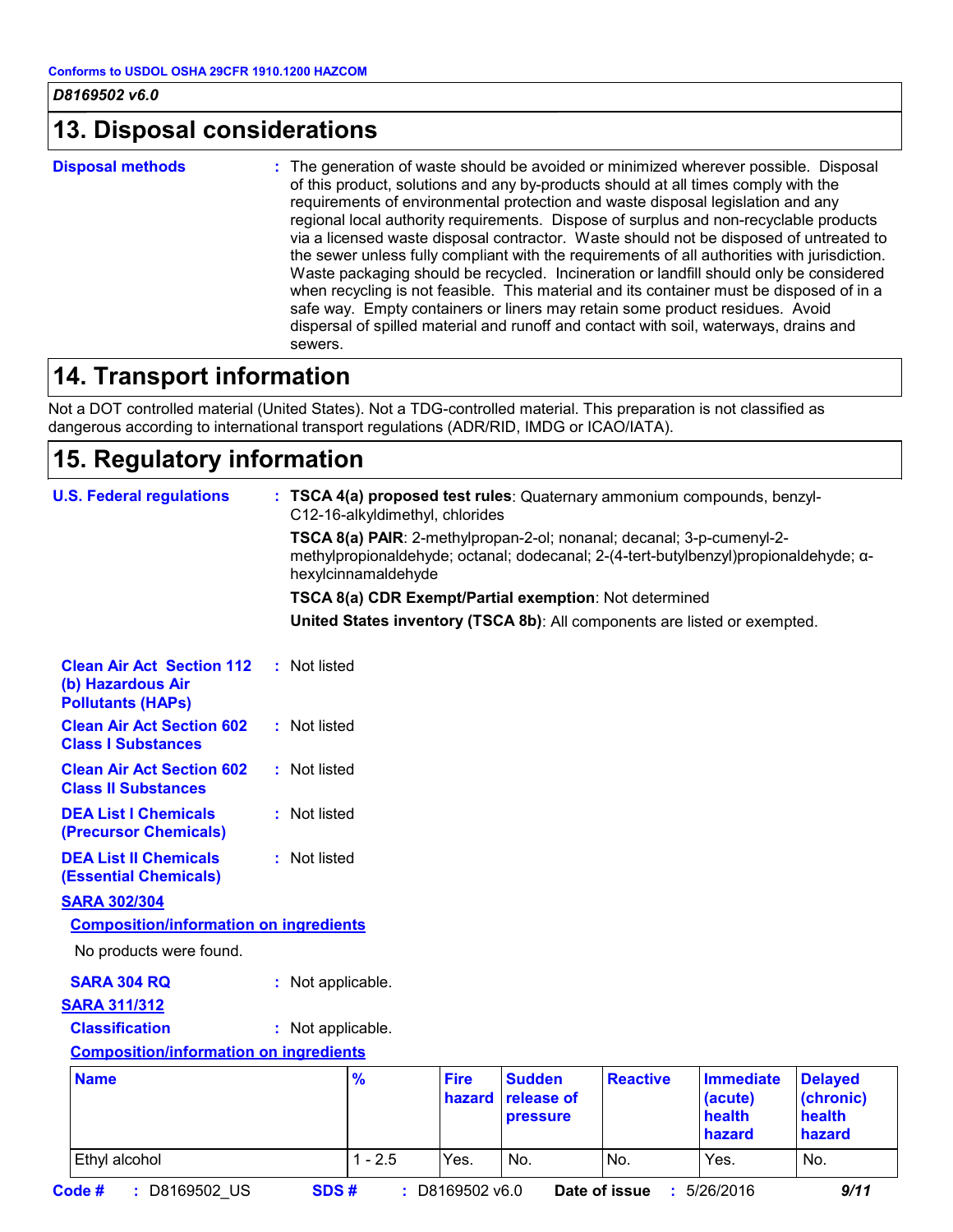### **15. Regulatory information**

| <b>State regulations</b>      |                                                               |
|-------------------------------|---------------------------------------------------------------|
| <b>Massachusetts</b>          | : The following components are listed: ETHYL ALCOHOL          |
| <b>New York</b>               | : None of the components are listed.                          |
| <b>New Jersey</b>             | : The following components are listed: ETHYL ALCOHOL; ALCOHOL |
| <b>Pennsylvania</b>           | : The following components are listed: DENATURED ALCOHOL      |
| <b>Canada</b>                 |                                                               |
| <b>WHMIS (Canada)</b>         | : Not controlled under WHMIS (Canada).                        |
| <b>Canadian lists</b>         |                                                               |
| <b>Canadian NPRI</b>          | : The following components are listed: Ethanol                |
| <b>CEPA Toxic substances</b>  | : None of the components are listed.                          |
| <b>Canada inventory</b>       | : All components are listed or exempted.                      |
| <b>Label elements</b>         |                                                               |
| <b>Signal word:</b>           | : CAUTION                                                     |
| <b>Hazard statements</b>      | : May cause eye irritation.                                   |
| <b>Precautionary measures</b> | : Avoid contact with eyes. Wash hands after use.              |
|                               | Keep out of reach of children.                                |

### **16. Other information**



**Caution: HMIS® ratings are based on a 0-4 rating scale, with 0 representing minimal hazards or risks, and 4 representing significant hazards or risks Although HMIS® ratings are not required on MSDSs under 29 CFR 1910. 1200, the preparer may choose to provide them. HMIS® ratings are to be used with a fully implemented HMIS® program. HMIS® is a registered mark of the National Paint & Coatings Association (NPCA). HMIS® materials may be purchased exclusively from J. J. Keller (800) 327-6868.**

**The customer is responsible for determining the PPE code for this material.**

**:**

**National Fire Protection Association (U.S.A.)**



**Reprinted with permission from NFPA 704-2001, Identification of the Hazards of Materials for Emergency Response Copyright ©1997, National Fire Protection Association, Quincy, MA 02269. This reprinted material is not the complete and official position of the National Fire Protection Association, on the referenced subject which is represented only by the standard in its entirety.**